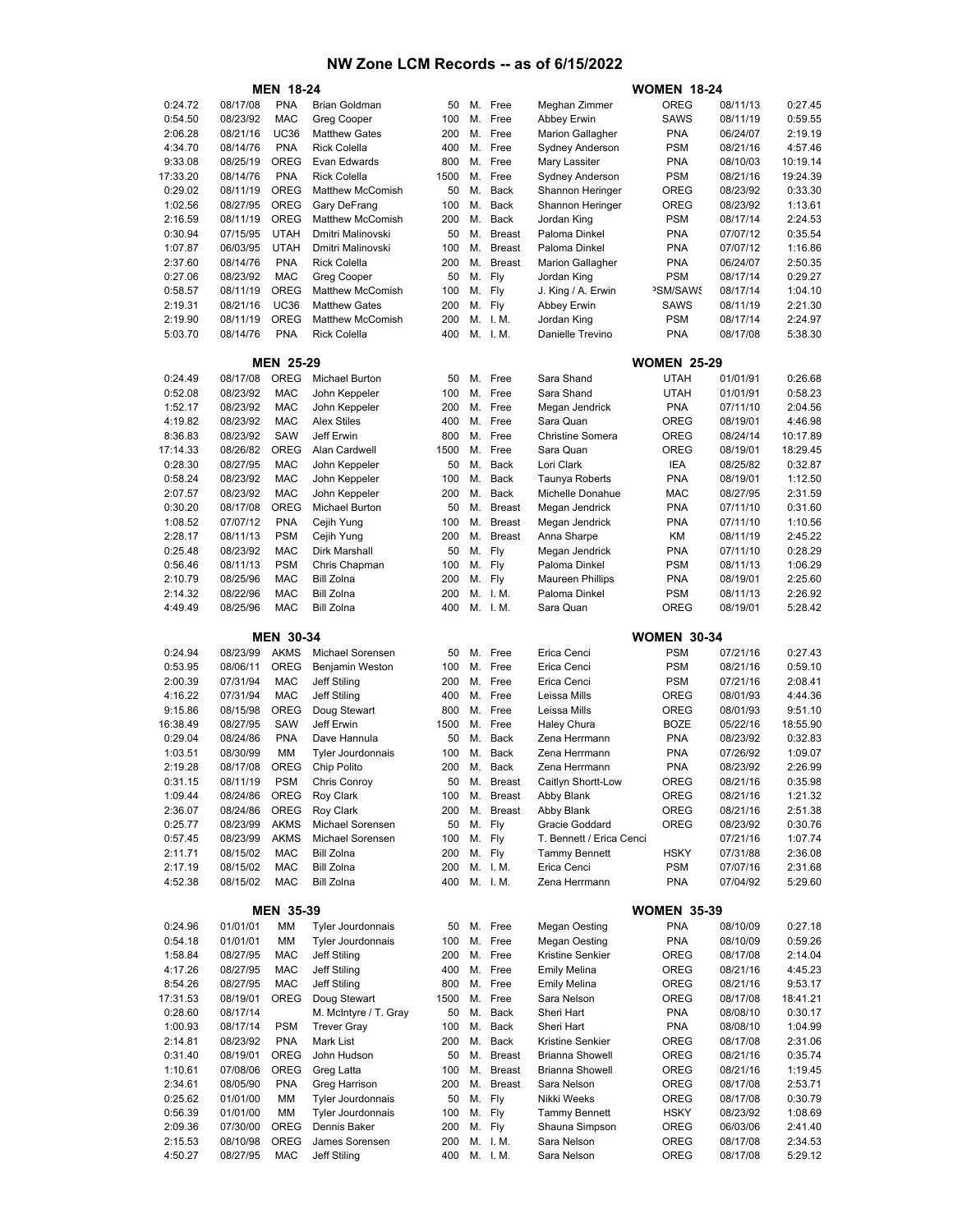|                    |                      | <b>MEN 40-44</b>    |                                    |            |          | <b>WOMEN 40-44</b>   |                                   |                            |                      |                    |
|--------------------|----------------------|---------------------|------------------------------------|------------|----------|----------------------|-----------------------------------|----------------------------|----------------------|--------------------|
| 0:24.69            | 08/21/16             | <b>PSM</b>          | <b>Trever Gray</b>                 | 50         |          | M. Free              | Lisa Dahl                         | <b>PNA</b>                 | 08/15/04             | 0:27.92            |
| 0:54.47            | 08/27/95             | <b>AKMS</b>         | <b>Rick Abbott</b>                 | 100        | М.       | Free                 | Shannon Wallace                   | <b>OREG</b>                | 08/21/16             | 1:03.51            |
| 2:03.09            | 01/01/04             | OREG                | Dennis Baker                       | 200        | М.       | Free                 | Susanne Simpson                   | <b>INW</b>                 | 03/29/02             | 2:12.75            |
| 4:11.55            | 05/01/04             | <b>OREG</b>         | Dennis Baker                       | 400        | М.       | Free                 | Susanne Simpson                   | <b>INW</b>                 | 06/03/04             | 4:39.93            |
| 9:17.93            | 08/27/95             | <b>UNAT</b>         | Alan Cardwell                      | 800        | М.       | Free                 | Susanne Simpson                   | <b>INW</b>                 | 06/03/04             | 9:41.90            |
| 16:39.60           | 08/17/08             | <b>SAWS</b>         | Jeff Erwin                         | 1500       | М.       | Free                 | Susanne Simpson                   | <b>INW</b>                 | 05/23/04             | 19:30.86           |
| 0:27.98            | 08/21/16             | <b>PSM</b>          | <b>Trever Gray</b>                 | 50         | М.       | <b>Back</b>          | Valerie Jenkins                   | <b>OREG</b>                | 08/10/06             | 0:32.41            |
| 1:00.67            | 08/21/16             | <b>PSM</b>          | <b>Trever Gray</b>                 | 100        | М.       | <b>Back</b>          | Ellen Reynolds                    | SAWS                       | 08/17/08             | 1:10.22            |
| 2:16.24            | 08/21/16             | <b>PSM</b>          | <b>Trever Gray</b>                 | 200        | М.       | <b>Back</b>          | Ellen Reynolds                    | SAWS                       | 08/17/08             | 2:30.17            |
| 0:30.41            | 08/17/08             | <b>OREG</b>         | James Corbeau                      | 50         | М.       | <b>Breast</b>        | Jayna Tomac                       | OREG                       | 08/10/14             | 0:35.92            |
| 1:08.92            | 08/17/08             | OREG<br><b>OREG</b> | James Corbeau                      | 100<br>200 | М.       | <b>Breast</b>        | Jayna Tomac                       | <b>OREG</b><br><b>OREG</b> | 08/10/14             | 1:19.62<br>2:54.65 |
| 2:31.75<br>0:26.50 | 08/21/16<br>08/17/08 | <b>AKMS</b>         | John Rasmussen<br>Michael Sorensen | 50         | М.<br>М. | <b>Breast</b><br>Fly | Jayna Tomac<br>Sonja Skinner      | OREG                       | 08/10/14<br>04/10/16 | 0:30.60            |
| 0:57.97            | 01/01/04             | <b>OREG</b>         | Dennis Baker                       | 100        | М.       | Fly                  | Susanne Simpson                   | <b>INW</b>                 | 03/27/02             | 1:06.91            |
| 2:05.55            | 07/10/04             | <b>OREG</b>         | Dennis Baker                       | 200        | М.       | Fly                  | Susanne Simpson                   | <b>INW</b>                 | 03/30/02             | 2:29.37            |
| 2:21.24            | 08/06/11             | <b>SAWS</b>         | John Rubocki                       | 200        |          | M. I.M.              | Ellen Reynolds                    | SAWS                       | 08/17/08             | 2:34.16            |
| 4:49.42            | 08/14/05             | OREG                | Dennis Baker                       | 400        |          | M. I.M.              | Ellen Reynolds                    | <b>SAWS</b>                | 08/17/08             | 5:32.10            |
|                    |                      |                     |                                    |            |          |                      |                                   |                            |                      |                    |
|                    |                      | <b>MEN 45-49</b>    |                                    |            |          |                      |                                   | <b>WOMEN 45-49</b>         |                      |                    |
| 0:25.57            | 03/30/02             | <b>INW</b>          | Larry Krauser                      | 50         | М.       | Free                 | Lisa Dahl                         | <b>PNA</b>                 | 08/10/06             | 0:27.81            |
| 0:56.41            | 08/21/16             | <b>OREG</b>         | <b>Mike Self</b>                   | 100        | М.       | Free                 | Ellen Reynolds                    | <b>SAWS</b>                | 06/05/13             | 1:02.28            |
| 1:59.34            | 07/11/09             | <b>OREG</b>         | Dennis Baker                       | 200        | М.       | Free                 | Susanne Simpson                   | <b>INW</b>                 | 07/27/05             | 2:14.84            |
| 4:09.20            | 07/19/08             | <b>OREG</b>         | Dennis Baker                       | 400        | М.       | Free                 | Susanne Simpson                   | INW                        | 08/10/06             | 4:44.30            |
| 8:51.98            | 08/10/10             | <b>SAWS</b>         | Jeff Erwin                         | 800        | М.       | Free                 | Susanne Simpson                   | <b>INW</b>                 | 07/27/05             | 9:48.77            |
| 16:38.81           | 08/10/09             | <b>SAWS</b>         | Jeff Erwin                         | 1500       | М.       | Free                 | Arlene Delmage                    | <b>OREG</b>                | 06/14/08             | 20:06.82           |
| 0:28.76            | 08/21/16             | OREG                | <b>Mike Self</b>                   | 50         | М.       | <b>Back</b>          | V. Jenkins / E. Reynolds REG/SAW  |                            | 08/17/08             | 0:31.71            |
| 1:03.39            | 08/21/16             | OREG                | <b>Mike Self</b>                   | 100        | М.       | <b>Back</b>          | Ellen Reynolds                    | <b>SAWS</b>                | 05/20/11             | 1:08.33            |
| 2:21.98            | 04/10/16             | <b>OREG</b>         | Mike Self                          | 200        | М.       | Back                 | Ellen Reynolds                    | <b>SAWS</b>                | 06/05/13             | 2:29.68            |
| 0:30.98            | 08/10/09             | <b>OREG</b>         | James Corbeau                      | 50         | М.       | <b>Breast</b>        | Lisa Dahl                         | <b>PNA</b>                 | 08/17/08             | 0:37.21            |
| 1:09.08            | 08/10/09             | <b>OREG</b>         | James Corbeau                      | 100        | М.       | <b>Breast</b>        | Jayna Tomac                       | OREG                       | 07/01/17             | 1:22.42            |
| 2:37.89            | 07/12/03             | <b>OREG</b>         | <b>Patrick Allender</b>            | 200        | М.       | <b>Breast</b>        | Colette Crabbe                    | OREG                       | 08/19/01             | 2:57.24            |
| 0:27.66            | 08/17/08             | <b>OREG</b>         | Doug Christensen                   | 50         | М.       | Fly                  | Lisa Dahl                         | <b>PNA</b>                 | 08/10/09             | 0:29.57            |
| 1:00.65<br>2:04.07 | 08/10/06<br>07/19/08 | <b>OREG</b><br>OREG | Dennis Baker<br>Dennis Baker       | 100<br>200 | М.<br>М. | Fly<br>Fly           | Arlene Delmage<br>Susanne Simpson | OREG<br>INW                | 08/17/08<br>07/27/05 | 1:06.42<br>2:32.07 |
| 2:16.12            | 08/10/06             | <b>OREG</b>         | Dennis Baker                       | 200        | М.       | I. M.                | Ellen Reynolds                    | <b>SAWS</b>                | 07/07/12             | 2:32.58            |
| 4:50.73            | 08/10/06             | <b>OREG</b>         | Dennis Baker                       | 400        |          | M. I.M.              | Ellen Reynolds                    | SAWS                       | 06/05/13             | 5:23.69            |
|                    |                      |                     |                                    |            |          |                      |                                   |                            |                      |                    |
|                    |                      | <b>MEN 50-54</b>    |                                    |            |          |                      |                                   | <b>WOMEN 50-54</b>         |                      |                    |
| 0:25.60            | 08/10/06             | <b>AKMS</b>         | <b>Rick Abbott</b>                 | 50         | М.       | Free                 | Lisa Dahl                         | <b>PNA</b>                 | 07/07/12             | 0:28.58            |
| 0:57.37            | 08/10/03             | <b>INW</b>          | Larry Krauser                      | 100        | М.       | Free                 | Ellen Reynolds                    | <b>SAWS</b>                | 07/07/18             | 1:04.01            |
| 2:05.73            | 08/21/16             | <b>PSM</b>          | Mats Nygren                        | 200        | М.       | Free                 | Ellen Reynolds                    | SAWS                       | 08/05/16             | 2:15.83            |
| 4:30.78            | 08/06/17             | <b>PSM</b>          | Mats Nygren                        | 400        | М.       | Free                 | Ellen Reynolds                    | SAWS                       | 07/08/17             | 4:50.23            |
| 9:26.63            | 08/06/17             | <b>PSM</b>          | Mats Nygren                        | 800        | М.       | Free                 | Shannon McIntyre                  | <b>PSM</b>                 | 08/09/15             | 10:05.05           |
| 18:15.68           |                      |                     |                                    |            | М.       | Free                 |                                   |                            |                      | 19:00.31           |
|                    | 08/14/05             | <b>INW</b>          | Larry Krauser                      | 1500       |          |                      | Ellen Reynolds                    | <b>SAWS</b>                | 07/07/18             |                    |
| 0:30.01            | 05/14/22             | OREG                | Mike Self                          | 50         | М.       | <b>Back</b>          | Ellen Reynolds                    | SAWS                       | 08/03/14             | 0:32.50            |
| 1:05.97            | 05/14/22             | <b>OREG</b>         | <b>Mike Self</b>                   | 100        | М.       | <b>Back</b>          | Ellen Reynolds                    | SAWS                       | 08/03/14             | 1:09.28            |
| 2:27.24            | 05/14/22             | <b>OREG</b>         | Mike Self                          | 200        |          | M. Back              | <b>Ellen Reynolds</b>             | SAWS                       | 08/03/14             | 2:26.64            |
| 0:31.93            | 08/21/16             | <b>PSM</b>          | <b>Daniel Phillips</b>             | 50         | М.       | <b>Breast</b>        | Lisa Dahl                         | PNA                        | 07/07/12             |                    |
| 1:12.22            | 07/11/09             | <b>OREG</b>         | <b>Patrick Allender</b>            | 100        |          | M. Breast            | Ellen Reynolds                    | <b>SAWS</b>                | 08/05/16             | 1:25.64            |
| 2:39.08            | 08/19/01             | <b>PNA</b>          | <b>Rick Colella</b>                | 200        | М.       | <b>Breast</b>        | Ellen Reynolds                    | <b>SAWS</b>                | 08/05/16             | 2:54.00            |
| 0:27.50            | 08/10/06             | <b>AKMS</b>         | <b>Rick Abbott</b>                 | 50         | М.       | Fly                  | Lisa Dahl                         | <b>PNA</b>                 | 07/07/12             | 0:30.34            |
| 1:02.04            | 06/03/04             | <b>PNA</b>          | Scott Lautman                      | 100        | М.       | Fly                  | Robin Parisi                      | OREG                       | 01/01/04             | 1:12.24            |
| 2:13.80            | 07/10/11             | OREG                | Dennis Baker                       | 200        | М.       | Fly                  | Arlene Delmage                    | <b>OREG</b>                | 08/21/16             | 0:38.27<br>2:44.45 |
| 2:21.77            | 08/11/13             | OREG                | Dennis Baker                       | 200        | М.       | I. M.                | Ellen Reynolds                    | SAWS                       | 08/05/16             | 2:31.02            |
| 5:02.51            | 08/11/13             | OREG                | Dennis Baker                       | 400        |          | M. I.M.              | Ellen Reynolds                    | SAWS                       | 08/03/14             | 5:20.68            |
|                    |                      | <b>MEN 55-59</b>    |                                    |            |          |                      |                                   | <b>WOMEN 55-59</b>         |                      |                    |
|                    | 08/17/08             | OREG                | Mike Tennant                       | 50         |          | M. Free              | Karen Andrus-Hughes               | OREG                       | 07/07/12             | 0:30.27            |
| 0:25.31<br>0:58.18 | 08/17/08             | OREG                | Mike Tennant                       | 100        | М.       | Free                 | Ellen Reynolds                    | <b>SAWS</b>                | 08/11/19             | 1:03.11            |
| 2:10.62            | 08/17/08             | <b>INW</b>          | Larry Krauser                      | 200        | М.       | Free                 | Ellen Reynolds                    | <b>SAWS</b>                | 08/11/19             | 2:16.28            |
| 4:34.77            | 08/11/19             | SAWS                | Jeff Erwin                         | 400        | М.       | Free                 | Ellen Reynolds                    | SAWS                       | 08/11/19             | 4:46.49            |
| 9:22.66            | 08/11/19             | <b>SAWS</b>         | Jeff Erwin                         | 800        | М.       | Free                 | Ellen Reynolds                    | SAWS                       | 08/11/19             | 9:57.40            |
| 19:03.16           | 07/11/09             | <b>PNA</b>          | Alan Bell                          | 1500       | М.       | Free                 | Ellen Reynolds                    | SAWS                       | 08/11/19             | 18:36.30           |
| 0:30.79            | 08/17/08             | <b>UTAH</b>         | Alistair Cockburn                  | 50         | М.       | Back                 | Ellen Reynolds                    | SAWS                       | 08/11/19             | 0:34.46            |
| 1:08.20            | 08/17/08             | OREG                | Wes Edwards                        | 100        | М.       | Back                 | Ellen Reynolds                    | <b>SAWS</b>                | 08/11/19             | 1:11.06            |
| 2:29.67            | 08/17/08             | OREG                | Wes Edwards                        | 200        | М.       | Back                 | Ellen Reynolds                    | SAWS                       | 05/17/19             | 2:31.79            |
| 0:33.84            | 08/11/19             | <b>PSM</b>          | <b>Daniel Phillips</b>             | 50         | М.       | <b>Breast</b>        | Colette Crabbe                    | <b>OREG</b>                | 08/11/13             | 0:38.55            |
| 1:14.30            | 08/17/08             | <b>PNA</b>          | <b>Rick Colella</b>                | 100        | М.       | <b>Breast</b>        | Lo Knapp                          | UTAH                       | 08/10/09             | 1:25.19            |
| 2:38.66            | 08/17/08             | <b>PNA</b>          | <b>Rick Colella</b>                | 200        | М.       | <b>Breast</b>        | Ellen Reynolds                    | SAWS                       | 05/17/19             | 2:59.27            |
| 0:28.22            | 07/07/12             | <b>PNA</b>          | Donald Graham                      | 50         | М.       | Fly                  | Arlene Delmage                    | OREG                       | 08/06/17             | 0:32.38            |
| 1:03.95            | 08/17/08             | <b>PNA</b>          | Scott Lautman                      | 100        | М.       | Fly                  | Colette Crabbe                    | <b>OREG</b>                | 07/07/12             | 1:14.73            |
| 2:26.37            | 06/14/08             | <b>PNA</b>          | Scott Lautman                      | 200        | М.       | Fly                  | Arlene Delmage                    | <b>OREG</b>                | 08/06/17             | 2:49.31            |
| 2:24.12<br>5:26.57 | 08/17/08<br>08/11/19 | <b>PNA</b><br>SAWS  | <b>Rick Colella</b><br>Jeff Erwin  | 200<br>400 |          | M. I.M.<br>M. I.M.   | Ellen Reynolds<br>Ellen Reynolds  | <b>SAWS</b><br><b>SAWS</b> | 07/06/19<br>05/17/19 | 2:31.51<br>5:21.35 |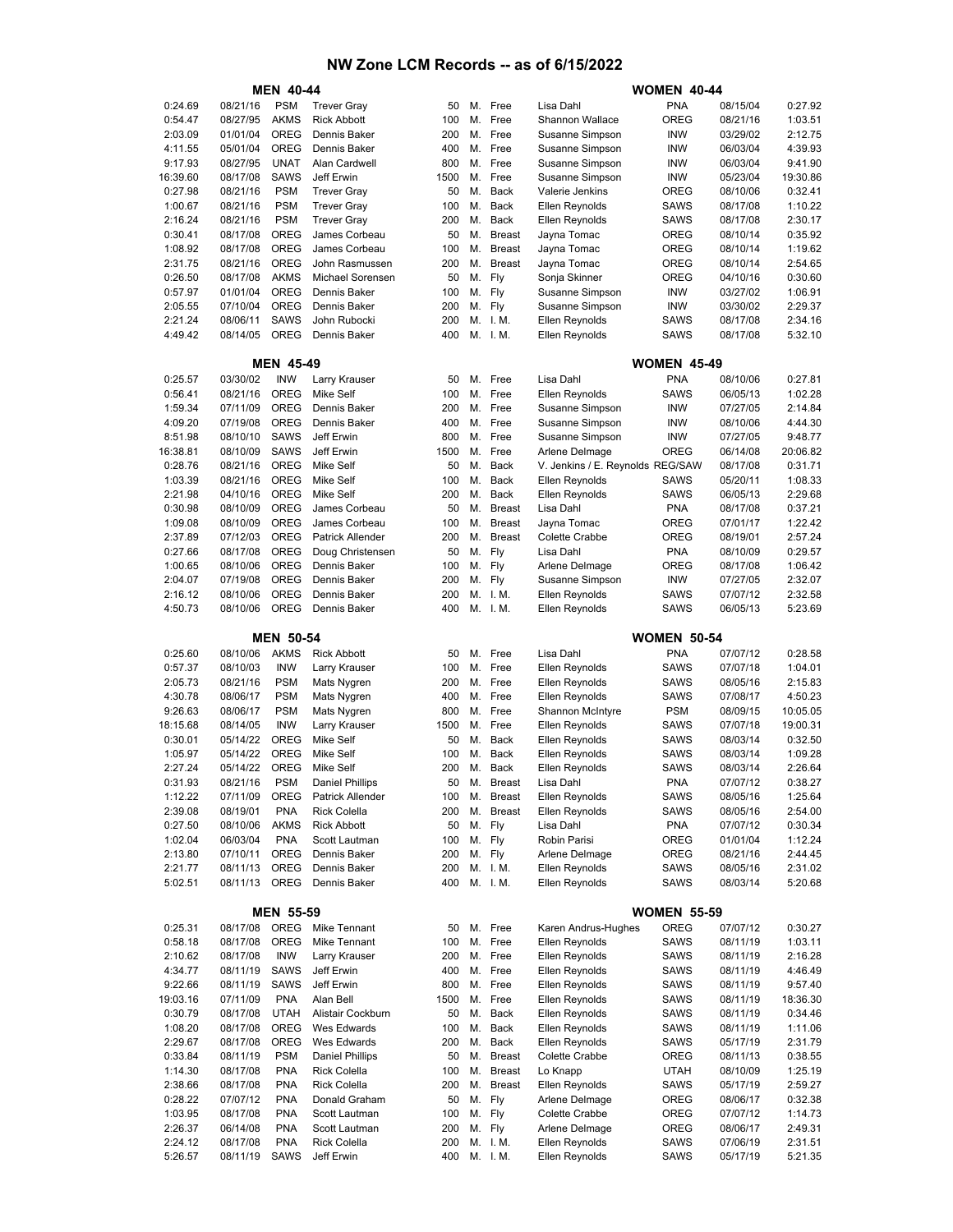|                     |                      | <b>MEN 60-64</b>          |                                            |            |          |                         |                                          | <b>WOMEN 60-64</b>       |                      |                     |
|---------------------|----------------------|---------------------------|--------------------------------------------|------------|----------|-------------------------|------------------------------------------|--------------------------|----------------------|---------------------|
| 0:27.21             | 07/15/17             | <b>PSM</b>                | Donald Graham                              | 50         |          | M. Free                 | <b>Charlotte Davis</b>                   | <b>PNA</b>               | 07/07/12             | 0:30.11             |
| 0:59.04             | 08/17/14             | <b>PSM</b>                | <b>Rick Colella</b>                        | 100        | М.       | Free                    | <b>Charlotte Davis</b>                   | <b>PNA</b>               | 08/06/10             | 1:07.33             |
| 2:14.52             | 08/11/13             | <b>HMS</b>                | Larry Krauser                              | 200        | М.       | Free                    | Colette Crabbe                           | OREG                     | 08/27/17             | 2:35.71             |
| 4:58.19<br>10:13.78 | 10/10/21<br>08/11/13 | <b>FLOW</b><br><b>HMS</b> | Mark Johnston<br>Larry Krauser             | 400<br>800 | М.       | Free<br>M. Free         | Colette Crabbe<br>Colette Crabbe         | OREG<br>OREG             | 07/06/19<br>07/22/18 | 5:29.19<br>11:16.10 |
| 19:28.84            | 08/11/13             | <b>HMS</b>                | Larry Krauser                              | 1500       | М.       | Free                    | Colette Crabbe                           | <b>OREG</b>              | 04/10/16             | 21:25.18            |
| 0:31.71             | 08/17/14             | <b>PSM</b>                | Donald Graham                              | 50         | М.       | Back                    | Karen Andrus-Hughes                      | <b>OREG</b>              | 08/06/17             | 0:35.14             |
| 1:10.95             | 02/02/20             | <b>PSM</b>                | Carl Haynie                                | 100        | М.       | <b>Back</b>             | Karen Andrus-Hughes                      | OREG                     | 08/06/17             | 1:17.53             |
| 2:36.53             | 02/02/20             | <b>PSM</b>                | Carl Haynie                                | 200        | М.       | Back                    | Karen Andrus-Hughes                      | OREG                     | 08/06/17             | 2:56.82             |
| 0:33.51             | 08/11/19             | <b>OREG</b>               | Gary Patterson                             | 50         | М.       | <b>Breast</b>           | Colette Crabbe                           | <b>OREG</b>              | 08/11/19             | 0:39.91             |
| 1:13.38             | 08/11/13             | <b>PSM</b>                | <b>Rick Colella</b>                        | 100        | М.       | <b>Breast</b>           | Colette Crabbe                           | <b>OREG</b>              | 08/11/19             | 1:28.61             |
| 2:40.46             | 08/17/14             | <b>PSM</b>                | <b>Rick Colella</b>                        | 200        | М.       | <b>Breast</b>           | Colette Crabbe                           | <b>OREG</b>              | 07/22/18             | 3:13.31             |
| 0:28.14             | 08/17/14             | <b>PSM</b><br><b>MM</b>   | Donald Graham                              | 50         | М.       | Fly                     | <b>Charlotte Davis</b>                   | <b>PNA</b>               | 07/07/12             | 0:32.57             |
| 1:04.43<br>2:35.33  | 08/06/17<br>07/07/12 | <b>BWAQ</b>               | Patrick Murtagh<br>Scott Lautman           | 100<br>200 | М.<br>М. | Fly<br>Fly              | Arlene Delmage<br>Arlene Delmage         | <b>OREG</b><br>OREG      | 06/12/22<br>06/12/22 | 1:17.02<br>2:53.20  |
| 2:21.99             | 08/17/14             | <b>PSM</b>                | <b>Rick Colella</b>                        | 200        |          | M. I.M.                 | Colette Crabbe                           | OREG                     | 08/11/19             | 2:49.85             |
| 5:08.20             | 08/17/14             | <b>PSM</b>                | <b>Rick Colella</b>                        | 400        |          | M. I.M.                 | Colette Crabbe                           | OREG                     | 06/05/16             | 5:56.40             |
|                     |                      |                           |                                            |            |          |                         |                                          |                          |                      |                     |
|                     |                      | <b>MEN 65-69</b>          |                                            |            |          |                         |                                          | <b>WOMEN 65-69</b>       |                      |                     |
| 0:27.65             | 08/17/08             | <b>OREG</b>               | <b>Robert Smith</b>                        | 50         |          | M. Free                 | <b>Charlotte Davis</b>                   | <b>PSM</b>               | 08/21/16             | 0:30.85             |
| 1:00.86             | 08/11/19             | <b>PSM</b>                | <b>Rick Colella</b>                        | 100        | М.       | Free                    | <b>Charlotte Davis</b>                   | <b>PSM</b>               | 08/21/16             | 1:07.88             |
| 2:09.39             | 08/06/17             | <b>PSM</b>                | <b>Rick Colella</b>                        | 200        | М.       | Free                    | <b>Charlotte Davis</b>                   | <b>PSM</b>               | 08/09/15             | 2:35.36             |
| 4:37.70<br>10:25.94 | 08/06/17<br>06/10/07 | <b>PSM</b><br><b>OREG</b> | <b>Rick Colella</b><br><b>Tom Landis</b>   | 400<br>800 | М.<br>М. | Free<br>Free            | <b>Charlotte Davis</b><br>Lo Knapp       | <b>PSM</b><br>UTAH       | 01/31/15<br>08/11/19 | 5:27.79<br>11:21.32 |
| 20:00.97            | 04/04/08             | OREG                      | <b>Tom Landis</b>                          | 1500       |          | M. Free                 | Lavelle Stoinoff                         | MAC                      | 07/26/98             | 23:42.01            |
| 0:33.87             | 08/17/08             | <b>OREG</b>               | <b>Robert Smith</b>                        | 50         | М.       | <b>Back</b>             | Wendy McNamara                           | BSMT                     | 10/10/21             | 0:36.89             |
| 1:17.05             | 07/06/19             | <b>OREG</b>               | Wes Edwards                                | 100        | М.       | Back                    | Wendy McNamara                           | <b>BSMT</b>              | 10/10/21             | 1:22.09             |
| 2:48.99             | 08/23/15             | <b>PSM</b>                | Dan Kirkland                               | 200        | М.       | Back                    | Wendy McNamara                           | BSMT                     | 10/10/21             | 3:04.69             |
| 0:33.30             | 08/21/16             | <b>PSM</b>                | <b>Rick Colella</b>                        | 50         | М.       | <b>Breast</b>           | <b>Charlotte Davis</b>                   | <b>PSM</b>               | 08/04/18             | 0:42.08             |
| 1:14.77             | 08/06/17             | <b>PSM</b>                | <b>Rick Colella</b>                        | 100        | М.       | <b>Breast</b>           | Lo Knapp                                 | UTAH                     | 08/11/19             | 1:32.24             |
| 2:41.54             | 08/21/16             | <b>PSM</b>                | <b>Rick Colella</b>                        | 200        | М.       | <b>Breast</b>           | Lo Knapp                                 | UTAH                     | 08/11/19             | 3:19.16             |
| 0:30.15             | 08/11/19             | <b>PSM</b>                | <b>Rick Colella</b>                        | 50         | М.       | Fly                     | <b>Charlotte Davis</b>                   | <b>PSM</b>               | 08/21/16             | 0:33.66             |
| 1:05.83<br>2:35.36  | 08/06/17<br>08/06/17 | <b>PSM</b><br><b>PSM</b>  | <b>Rick Colella</b><br><b>Rick Colella</b> | 100<br>200 | М.<br>М. | Fly<br>Fly              | <b>Charlotte Davis</b><br>Janet Gettling | <b>PSM</b><br>OREG       | 01/31/15<br>07/11/14 | 1:20.09<br>3:45.13  |
| 2:25.22             | 08/21/16             | <b>PSM</b>                | <b>Rick Colella</b>                        | 200        |          | M. I.M.                 | <b>Charlotte Davis</b>                   | <b>PSM</b>               | 08/21/16             | 2:54.74             |
| 5:13.36             | 08/06/17             | <b>PSM</b>                | <b>Rick Colella</b>                        | 400        | М.       | I. M.                   | <b>Charlotte Davis</b>                   | <b>PSM</b>               | 08/21/16             | 6:28.60             |
|                     |                      |                           |                                            |            |          |                         |                                          |                          |                      |                     |
|                     |                      | <b>MEN 70-74</b>          |                                            |            |          |                         |                                          | <b>WOMEN 70-74</b>       |                      |                     |
| 0:30.26             | 06/19/04             | <b>OREG</b>               | David Radcliff                             | 50         |          | M. Free                 | Margaret Toppel                          | OREG                     | 07/22/18             | 0:32.89             |
| 1:06.47             | 07/27/05             | <b>OREG</b>               | David Radcliff                             | 100        |          | M. Free                 | <b>Margaret Toppel</b>                   | <b>OREG</b>              | 08/25/19             | 1:18.61             |
| 2:24.22<br>5:03.56  | 07/31/18             | <b>PSM</b><br><b>PSM</b>  | Dan Kirkland<br>Dan Kirkland               | 200<br>400 | М.<br>М. | Free<br>Free            | Lavelle Stoinoff<br>Lavelle Stoinoff     | <b>MAC</b><br><b>MAC</b> | 07/12/03<br>06/28/03 | 2:57.28<br>6:11.92  |
| 10:37.71            | 08/04/18<br>07/28/18 | <b>PSM</b>                | Dan Kirkland                               | 800        | М.       | Free                    | Lavelle Stoinoff                         | <b>MAC</b>               | 08/12/04             | 12:35.14            |
| 20:26.12            | 07/22/18             | <b>PSM</b>                | Dan Kirkland                               | 1500       | М.       | Free                    | <b>Lavelle Stoinoff</b>                  | MAC                      | 07/12/03             | 24:24.13            |
| 0:36.67             | 08/01/18             | <b>PSM</b>                | Dan Kirkland                               | 50         | М.       | Back                    | <b>Margaret Toppel</b>                   | OREG                     | 08/25/19             | 0:39.76             |
| 1:19.30             | 08/25/19             | <b>OREG</b>               | Dan Kirkland                               | 100        | М.       | Back                    | <b>Margaret Toppel</b>                   | OREG                     | 08/25/19             | 1:31.96             |
| 2:47.91             | 07/30/18             | <b>PSM</b>                | Dan Kirkland                               | 200        |          | M. Back                 | Joy Ward                                 | <b>OREG</b>              | 07/07/12             | 3:18.02             |
| 0:36.68             | 08/21/16             | <b>SAWS</b>               | Robert Strand                              |            | 50 M.    | <b>Breast</b>           | Ginger Pierson                           | OREG                     | 08/21/16             | 0:46.18             |
| 1:23.63             | 08/21/16             | SAWS                      | <b>Robert Strand</b>                       | 100        |          | M. Breast               | <b>Janet Gettling</b>                    | OREG                     | 08/11/19             | 1:46.08             |
| 3:06.10             | 08/11/19<br>04/04/08 | OREG<br>OREG              | <b>Allen Stark</b><br><b>Bert Petersen</b> | 200<br>50  | М.       | <b>Breast</b><br>M. Fly | Ginger Pierson<br>Margaret Toppel        | OREG<br>OREG             | 08/27/17<br>07/22/18 | 3:52.09<br>0:37.36  |
| 0:32.36<br>1:25.51  | 06/21/18             | <b>UTAH</b>               | <b>Fred Baird</b>                          | 100        |          | M. Fly                  | Janet Gettling                           | OREG                     | 08/11/19             | 1:47.60             |
| 3:39.04             | 08/20/90             | <b>PNA</b>                | Andrew Holden                              | 200        |          | M. Fly                  | Janet Gettling                           | OREG                     | 08/11/19             | 4:00.76             |
| 2:54.06             | 08/21/16             | <b>SAWS</b>               | <b>Robert Strand</b>                       | 200        |          | M. I.M.                 | Joy Ward                                 | OREG                     | 08/26/12             | 3:38.29             |
| 6:24.76             | 07/07/12             | OREG                      | Tom Landis                                 | 400        |          | M. I.M.                 | Joy Ward                                 | OREG                     | 08/26/12             | 7:43.94             |
|                     |                      |                           |                                            |            |          |                         |                                          |                          |                      |                     |
|                     |                      | <b>MEN 75-79</b>          |                                            |            |          |                         |                                          | <b>WOMEN 75-79</b>       |                      |                     |
| 0:30.28             | 07/11/09             | OREG                      | David Radcliff                             | 50         |          | M. Free                 | Ella Ackley                              | <b>UC31</b>              | 08/01/18             | 0:41.03             |
| 1:06.63             | 07/11/09             | OREG                      | David Radcliff                             | 100        | М.       | Free                    | Lavelle Stoinoff                         | OREG                     | 07/12/08             | 1:36.87             |
| 2:25.66<br>5:17.77  | 06/06/09<br>03/07/09 | OREG<br>OREG              | David Radcliff<br>David Radcliff           | 200<br>400 | М.       | M. Free<br>Free         | Mirjana Prather<br>Lavelle Stoinoff      | OREG<br>OREG             | 03/03/19<br>07/12/08 | 3:25.48<br>7:30.75  |
| 11:07.90            | 07/11/09             | OREG                      | David Radcliff                             | 800        |          | M. Free                 | Lynne Lund                               | UTAH                     | 08/11/19             | 14:54.86            |
| 21:03.06            | 07/11/09             | OREG                      | David Radcliff                             | 1500       | М.       | Free                    | Sue Calnek-Morris                        | OREG                     | 07/22/18             | 28:36.12            |
| 0:41.04             | 08/23/15             | OREG                      | <b>Chris Hiatt</b>                         | 50         |          | M. Back                 | Joy Ward                                 | OREG                     | 08/06/17             | 0:47.50             |
| 1:28.02             | 04/10/16             | OREG                      | <b>Chris Hiatt</b>                         | 100        | М.       | Back                    | Joy Ward                                 | OREG                     | 08/06/17             | 1:43.60             |
| 3:14.60             | 08/23/15             | OREG                      | <b>Chris Hiatt</b>                         | 200        | М.       | Back                    | Joy Ward                                 | OREG                     | 08/06/17             | 3:46.69             |
| 0:42.75             | 10/10/21             | <b>PSM</b>                | Steven Peterson                            | 50         | М.       | <b>Breast</b>           | Mirjana Prather                          | OREG                     | 02/15/20             | 0:53.41             |
| 1:35.63             | 10/10/21             | <b>PSM</b>                | Steven Peterson                            | 100        | М.       | <b>Breast</b>           | Mirjana Prather                          | OREG                     | 02/15/20             | 1:55.71             |
| 3:27.50             | 10/10/21             | <b>PSM</b>                | Steven Peterson                            | 200        | М.       | <b>Breast</b>           | Muriel Flynn                             | <b>PNA</b>               | 08/15/98             | 4:57.73             |
| 0:37.87<br>1:40.74  | 07/06/19<br>08/27/95 | <b>PSM</b><br>OREG        | Robert Pilger<br>Andrew Holden             | 50<br>100  | M.       | Fly<br>M. Fly           | Mirjana Prather<br>Joy Ward              | OREG<br>OREG             | 02/15/20             | 0:49.73<br>2:00.46  |
| 4:01.71             | 08/27/95             | OREG                      | <b>Gerald Huestis</b>                      | 200        | М.       | Fly                     | Joy Ward                                 | OREG                     | 08/06/17<br>08/25/19 | 5:25.80             |
| 3:21.88             | 10/10/21             | <b>PSM</b>                | Steven Peterson                            | 200        |          | M. I.M.                 | Joy Ward                                 | OREG                     | 07/06/19             | 4:04.11             |
| 7:20.83             | 10/10/21             | <b>PSM</b>                | Steven Peterson                            | 400        |          | M. I.M.                 | Joy Ward                                 | OREG                     | 08/25/19             | 8:45.22             |
|                     |                      |                           |                                            |            |          |                         |                                          |                          |                      |                     |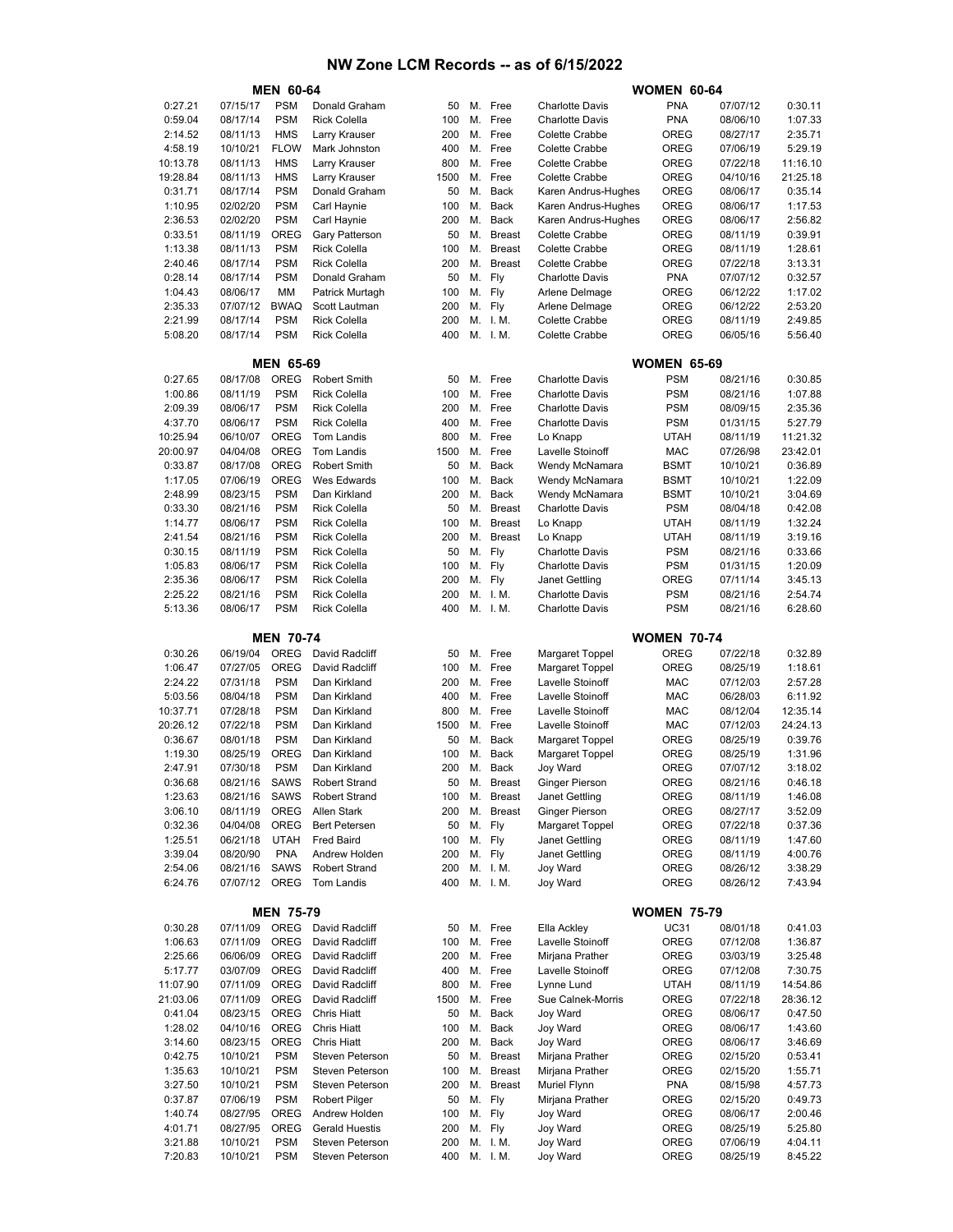|          |                      | <b>MEN 80-84</b> |                                            |            |    |                    |                                        | <b>WOMEN 80-84</b> |                      |          |
|----------|----------------------|------------------|--------------------------------------------|------------|----|--------------------|----------------------------------------|--------------------|----------------------|----------|
| 0:33.27  | 08/24/14             | OREG             | David Radcliff                             | 50         | М. | Free               | Joy Ward                               | <b>OREG</b>        | 06/12/22             | 0:43.94  |
| 1:11.82  | 08/24/14             | <b>OREG</b>      | David Radcliff                             | 100        | М. | Free               | Joy Ward                               | <b>OREG</b>        | 05/14/22             | 1:50.07  |
| 2:40.22  | 08/24/14             | <b>OREG</b>      | David Radcliff                             | 200        | М. | Free               | Patricia Hastings                      | ΜМ                 | 08/21/16             | 4:19.67  |
| 5:45.21  | 08/23/15             | <b>OREG</b>      | David Radcliff                             | 400        | М. | Free               | Jerri Kawabata                         | <b>OREG</b>        | 04/10/16             | 8:57.77  |
| 11:49.29 | 08/24/14             | <b>OREG</b>      | David Radcliff                             | 800        | М. | Free               | Jerri Kawabata                         | <b>OREG</b>        | 08/23/15             | 18:14.06 |
| 22:16.90 | 05/31/14             | <b>OREG</b>      | David Radcliff                             | 1500       | М. | Free               | Jerri Kawabata                         | <b>OREG</b>        | 04/10/16             | 34:40.26 |
| 0:46.25  | 06/28/03             | <b>OREG</b>      | Andrew Holden                              | 50         | М. | Back               | Joy Ward                               | <b>OREG</b>        | 06/12/22             | 0:49.01  |
| 1:45.64  | 06/12/99             | <b>OREG</b>      | Andrew Holden                              | 100        | М. | Back               | Joy Ward                               | <b>OREG</b>        | 06/12/22             | 1:48.86  |
| 4:04.79  | 06/14/87             | <b>OREG</b>      | Herb Eisenschmidt                          | 200        | М. | Back               | Joy Ward                               | <b>OREG</b>        | 06/12/22             | 3:51.50  |
| 0:46.64  | 07/10/11             | <b>OREG</b>      | <b>Milton Marks</b>                        | 50         | М. | <b>Breast</b>      | Muriel Flynn                           | <b>PNA</b>         | 07/25/04             | 1:05.61  |
| 1:50.93  | 08/08/10             | OREG             | <b>Milton Marks</b>                        | 100        | М. | <b>Breast</b>      | Muriel Flynn                           | <b>PNA</b>         | 07/25/04             | 2:25.38  |
| 4:10.14  | 08/11/19             | <b>OREG</b>      | Ronald Nakata                              | 200        | М. | <b>Breast</b>      | Muriel Flynn                           | <b>PNA</b>         | 07/25/04             | 5:12.54  |
| 0:41.89  | 07/11/99             | <b>OREG</b>      | Andrew Holden                              | 50         | М. | Fly                | Joy Ward                               | <b>OREG</b>        | 05/14/22             | 0:56.50  |
| 1:47.88  | 06/12/99             | <b>OREG</b>      | Andrew Holden                              | 100        | М. | Fly                | Joy Ward                               | <b>OREG</b>        | 05/14/22             | 2:31.70  |
| 4:57.38  | 08/09/03             | <b>OREG</b>      | Andrew Holden                              |            | М. |                    |                                        | <b>OREG</b>        | 06/22/96             | 8:20.07  |
|          |                      |                  |                                            | 200        |    | Fly                | Helena Hoffman                         |                    |                      |          |
| 3:53.76  | 08/25/19             | <b>OREG</b>      | Ronald Nakata                              | 200        | М. | I. M.              | Joy Ward                               | <b>OREG</b>        | 06/12/22             | 4:12.60  |
| 8:42.98  | 04/10/16             | <b>OREG</b>      | Dick Slawson                               | 400        |    | M. I.M.            | Helena Hoffman                         | <b>OREG</b>        | 06/22/96             | 15:03.50 |
|          |                      | <b>MEN 85-89</b> |                                            |            |    |                    |                                        | <b>WOMEN 85-89</b> |                      |          |
|          |                      |                  |                                            |            |    |                    |                                        |                    |                      |          |
| 0:37.21  | 07/10/04             | <b>OREG</b>      | Andrew Holden                              | 50         |    | M. Free            | <b>Molly Hayes</b>                     | <b>BOZE</b>        | 05/20/17             | 0:56.66  |
| 1:26.78  | 07/07/07             | <b>OREG</b>      | <b>Willard Lamb</b>                        | 100        | М. | Free               | Molly Hayes                            | <b>BOZE</b>        | 05/20/17             | 2:26.84  |
| 3:12.86  | 07/06/19             | <b>OREG</b>      | David Radcliff                             | 200        | М. | Free               | Eva Muller                             | <b>OREG</b>        | 07/11/99             | 5:10.71  |
| 7:06.36  | 07/12/08             | <b>OREG</b>      | <b>Willard Lamb</b>                        | 400        | М. | Free               | Eva Muller                             | <b>OREG</b>        | 07/11/99             | 10:53.38 |
| 13:56.29 | 07/19/19             | <b>OREG</b>      | David Radcliff                             | 800        | М. | Free               | <b>Martha Keller</b>                   | <b>OREG</b>        | 06/08/86             | 29:14.16 |
| 26:18.37 | 07/19/19             | <b>OREG</b>      | David Radcliff                             | 1500       | М. | Free               | <b>Molly Hayes</b>                     | <b>BOZE</b>        | 05/20/17             | 45:30.50 |
| 0:49.14  | 06/19/04             | <b>OREG</b>      | Andrew Holden                              | 50         | М. | Back               | <b>Molly Hayes</b>                     | <b>BOZE</b>        | 05/20/17             | 1:16.59  |
| 1:49.24  | 06/14/08             | OREG             | <b>Willard Lamb</b>                        | 100        | М. | Back               | Eva Muller                             | <b>OREG</b>        | 07/12/98             | 2:37.63  |
| 4:04.33  | 06/14/08             | <b>OREG</b>      | <b>Willard Lamb</b>                        | 200        | М. | Back               | Eva Muller                             | <b>OREG</b>        | 07/24/99             | 5:38.43  |
| 0:59.39  | 06/04/05             | <b>OREG</b>      | Andrew Holden                              | 50         | М. | <b>Breast</b>      | Pauline Stangel                        | <b>OREG</b>        | 06/03/06             | 1:24.72  |
| 2:23.06  | 06/16/93             | <b>PNA</b>       | Jim Penfield                               | 100        | М. | <b>Breast</b>      | Pauline Stangel                        | <b>OREG</b>        | 06/03/06             | 3:16.51  |
| 5:37.67  | 08/22/93             | <b>PNA</b>       | Jim Penfield                               | 200        | М. | <b>Breast</b>      | Pauline Stangel                        | <b>OREG</b>        | 06/10/07             | 6:58.82  |
| 0:46.48  | 06/19/04             | <b>OREG</b>      | Andrew Holden                              | 50         | М. | Fly                | <b>Patience Miller</b>                 | <b>OREG</b>        | 06/22/96             | 2:11.56  |
| 2:02.53  | 06/19/04             | <b>OREG</b>      | Andrew Holden                              | 100        |    | M. Fly             | Elfie Stevenin                         | <b>OREG</b>        | 07/07/07             | 6:10.34  |
| 4:47.63  | 07/10/04             | <b>OREG</b>      | Andrew Holden                              | 200        | М. | Fly                | Elfie Stevenin                         | OREG               | 07/07/07             | 12:59.26 |
| 4:15.59  | 07/10/04             | <b>OREG</b>      | Andrew Holden                              | 200        | М. | I. M.              | Eva Muller                             | <b>OREG</b>        | 07/24/99             | 6:26.81  |
|          |                      |                  | open                                       | 400        | М. | I. M.              | Eva Muller                             | <b>OREG</b>        | 07/08/01             | 14:57.79 |
|          |                      |                  |                                            |            |    |                    |                                        |                    |                      |          |
|          |                      | <b>MEN 90-94</b> |                                            |            |    |                    |                                        | <b>WOMEN 90-94</b> |                      |          |
| 0:43.50  | 06/06/15             | OREG             | <b>Willard Lamb</b>                        | 50         | М. | Free               | Virginia Phipps                        | <b>OREG</b>        | 08/21/16             | 1:25.97  |
| 1:41.87  | 05/31/14             | <b>OREG</b>      | <b>Willard Lamb</b>                        | 100        | М. | Free               | Virginia Phipps                        | <b>OREG</b>        | 08/21/16             | 3:05.93  |
| 3:41.77  | 08/11/13             | <b>OREG</b>      | <b>Willard Lamb</b>                        | 200        | М. | Free               | Eva Muller                             | <b>OREG</b>        | 07/20/02             | 5:36.74  |
|          |                      |                  |                                            |            |    | M. Free            |                                        |                    |                      | 16:01.90 |
|          |                      |                  |                                            |            |    |                    |                                        |                    |                      |          |
| 8:01.57  | 08/24/14             | <b>OREG</b>      | <b>Willard Lamb</b>                        | 400        |    |                    | <b>Charlotte Sanddal</b>               | МM                 | 08/21/16             |          |
| 16:28.37 | 08/11/13             | <b>OREG</b>      | <b>Willard Lamb</b>                        | 800        | М. | Free               |                                        |                    |                      |          |
| 31:12.82 | 05/31/14             | <b>OREG</b>      | <b>Willard Lamb</b>                        | 1500       | М. | Free               |                                        |                    |                      |          |
| 0:54.96  | 08/25/13             | <b>OREG</b>      | <b>Willard Lamb</b>                        | 50         | М. | Back               | Eva Muller                             | <b>OREG</b>        | 07/12/03             | 1:17.68  |
| 1:59.92  | 05/31/14             | <b>OREG</b>      | <b>Willard Lamb</b>                        | 100        | М. | Back               | Eva Muller                             | <b>OREG</b>        | 07/20/02             | 2:58.31  |
| 4:20.06  | 05/31/14             | <b>OREG</b>      | <b>Willard Lamb</b>                        | 200        | М. | Back               | Eva Muller                             | OREG               | 07/12/03             | 6:28.70  |
| 1:09.80  | 07/26/98             | <b>PNA</b>       | Jim Penfield                               | 50         | М. | <b>Breast</b>      | Charlotte Sanddal                      | ΜМ                 | 08/21/16             | 1:56.48  |
| 3:30.38  |                      |                  | 07/10/11 OREG Rupert Fixott                | 100        |    | M. Breast          | Eva Muller                             | OREG               | 07/12/03             | 3:49.99  |
|          |                      |                  |                                            | 200        | М. | <b>Breast</b>      | Eva Muller                             | <b>OREG</b>        | 07/20/02             | 8:30.18  |
| 1:05.95  | 06/06/09             | OREG             | Andrew Holden                              | 50         |    | M. Fly             | Charlotte Sanddal                      | ΜМ                 | 06/08/13             | 1:29.40  |
|          |                      |                  |                                            | 100        |    | M. Fly             |                                        |                    |                      |          |
|          |                      |                  |                                            | 200        |    | M. Fly             |                                        |                    |                      |          |
| 7:02.80  | 07/26/98             | <b>PNA</b>       | Jim Penfield                               | 200        |    | M. I.M.            | Charlotte Sanddal                      | МM                 | 08/03/14             | 8:11.91  |
|          |                      |                  |                                            | 400        |    | M. I.M.            |                                        |                    |                      |          |
|          |                      |                  |                                            |            |    |                    |                                        |                    |                      |          |
|          |                      | <b>MEN 95-99</b> |                                            |            |    |                    |                                        | <b>WOMEN 95-99</b> |                      |          |
| 0:45.71  |                      |                  | 08/06/17 OREG Willard Lamb                 | 50         |    | M. Free            | Charlotte Sanddal                      | МM                 | 08/06/17             | 1:20.84  |
|          |                      |                  |                                            |            |    |                    |                                        |                    |                      |          |
| 1:47.59  | 08/27/17<br>08/27/17 | OREG<br>OREG     | <b>Willard Lamb</b><br><b>Willard Lamb</b> | 100<br>200 |    | M. Free<br>M. Free | Charlotte Sanddal<br>Charlotte Sanddal | МM<br>МM           | 08/06/17<br>08/06/17 | 3:43.58  |
| 4:04.60  |                      |                  |                                            |            |    |                    |                                        |                    |                      | 7:28.35  |
| 8:43.18  | 08/27/17             | OREG             | Willard Lamb                               | 400        | М. | Free               | Charlotte Sanddal                      | МM                 | 08/06/17             | 15:41.63 |
| 17:42.57 | 08/27/17             | OREG             | <b>Willard Lamb</b>                        | 800        |    | M. Free            | Charlotte Sanddal                      | МM                 | 08/06/17             | 31:35.73 |
| 33:39.77 | 08/27/17             | OREG             | Willard Lamb                               | 1500       |    | M. Free            |                                        |                    |                      |          |
| 0:58.63  | 08/06/17             | OREG             | <b>Willard Lamb</b>                        | 50         |    | M. Back            | Charlotte Sanddal                      | МM                 | 08/06/17             | 1:44.11  |
| 2:11.19  | 08/06/17             | OREG             | <b>Willard Lamb</b>                        | 100        | М. | Back               | Charlotte Sanddal                      | МM                 | 08/06/17             | 3:30.52  |
| 4:34.73  | 07/30/18             | OREG             | <b>Willard Lamb</b>                        | 200        |    | M. Back            | Charlotte Sanddal                      | МM                 | 08/06/17             | 7:09.94  |
|          |                      |                  |                                            | 50         | М. | <b>Breast</b>      | Charlotte Sanddal                      | МM                 | 08/06/17             | 2:16.08  |
|          |                      |                  |                                            | 100        |    | M. Breast          | Charlotte Sanddal                      | МM                 | 08/06/17             | 4:37.87  |
|          |                      |                  |                                            | 200        | M. | <b>Breast</b>      | Charlotte Sanddal                      | МM                 | 08/06/17             | 9:18.96  |
|          |                      |                  |                                            | 50         |    | M. Fly             | Charlotte Sanddal                      | МM                 | 04/21/17             | 1:55.97  |
|          |                      |                  |                                            | 100        |    | M. Fly             | Charlotte Sanddal                      | МM                 | 04/21/17             | 6:18.62  |
|          |                      |                  |                                            | 200        |    | M. Fly             |                                        |                    |                      |          |
|          |                      |                  |                                            | 200<br>400 |    | M. I.M.<br>M. I.M. | Charlotte Sanddal                      | МM                 | 04/21/17             | 8:46.90  |